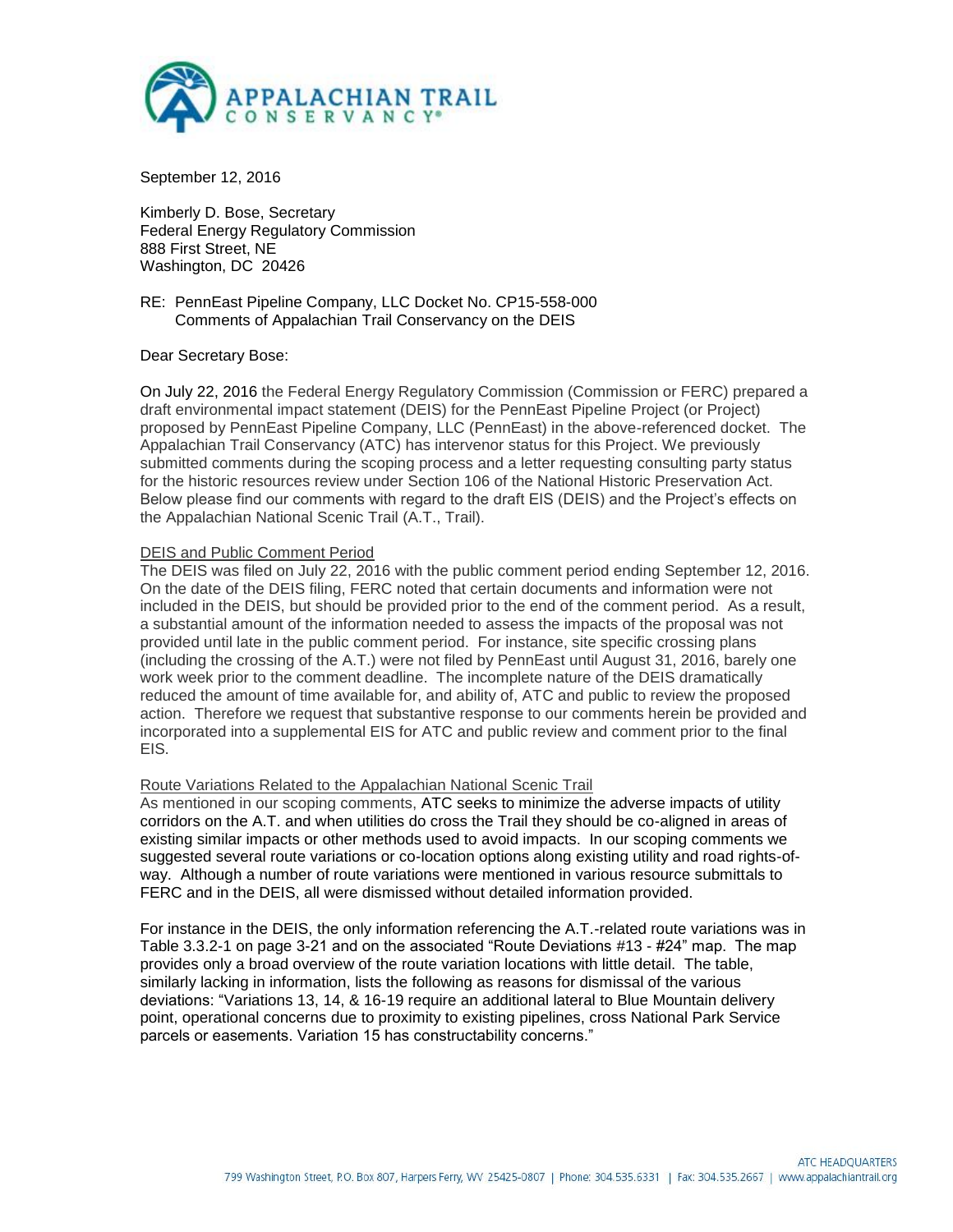

PennEast's June 6, 2016 data response to FERC provided slightly more information, yet still insufficient for ATC to adequately understand or assess the route variations. Buckeye East and West alternatives (crossing locations "B" and "A" on the route deviation map mentioned above) were dismissed due to concern over proximity to existing product lines. Yet ATC is aware of a number of utility rights-of-way which contain multiple pipelines. The Mariner East pipeline which will cross the A.T. near Carlisle, PA will have two new pipelines added to the existing pipeline and right-of-way. The new pipelines will maintain separation using HDD to bore approximately 40-70 feet under the existing line. Based on the limited information provided in the data response, it is unclear whether this method could be safely used in the case of either of these route deviations.

PennEast also states in the June 6, 2016 data response that a number of the route variations, including the PPL East variation, were dismissed because they did not meet the Project purpose and need of delivering to the proposed UGI interconnection necessary to serve Blue Mountain Ski resort. Yet, due to lack of information, it is unclear why the interconnection location couldn't be adjusted and/or pipeline laterals used to accommodate route variations while still providing an interconnection to Blue Mtn. Ski.

ATC requests that a substantially more detailed assessment of these variations be conducted showing possible pipeline lateral locations for interconnection to UGI/Blue Mountain Ski Resort, adjustments to the mainline route and interconnection locations and that detailed maps and information be provided prior to the completion of the final EIS.

# Proposed Route

On August 31, 2016, PennEast Pipeline Company, LLC submitted its responses to certain DEIS recommended conditions under CP15-558, including a document/map entitled "*[Att 6 Recreation](http://elibrary.ferc.gov/idmws/common/OpenNat.asp?fileID=14343328)  [and Special Use Map Book.](http://elibrary.ferc.gov/idmws/common/OpenNat.asp?fileID=14343328)*" Per FERC's original request, this document was to provide "sitespecific crossing plans for each of the recreation and special interest areas listed as crossed by the Project or otherwise affected in appendix G-14", including site specific timing restrictions, proposed closure details and notifications and specific safety measures and/or other measures necessary to protect the recreation areas and their users.

Page 19 of 28 of that document is a map ("Map 19") showing the proposed pipeline crossing of State Gamelands (SGL) 168, including the Appalachian Trail crossing. ATC has several concerns with regard to what is stated and/or shown on this map and in the associated G-14 Table entitled "*Federal, State, County, Municipal Lands, and Public Conservation Areas That Would be Crossed by the Project Facilities*."

- 1. Although the A.T. is shown on the SGL 168 crossing map, the Trail was not specifically recognized or designated as a recreation area in Table G-14 and thus requiring a site specific crossing plan. As a unit of the National Park System and world renowned recreational resource, the A.T. should be included in Table G-14. Furthermore, so that we may adequately assess impacts to the Trail from what we assume will be a highly complicated HDD/Direct Pipe crossing on a very rocky and steep slope, detailed engineering plans and construction drawings should be provided to ATC and its partners prior to the completion of the final EIS.
- 2. Map 19 states that, if needed, site specific timing restrictions, closure details, safety and mitigation measures will be provided during the licensing process. With no details provided in the DEIS, ATC is unable to understand and comment on potential impacts to A.T. visitors. We request that detailed information on these issues be provided prior to the completion of the final EIS.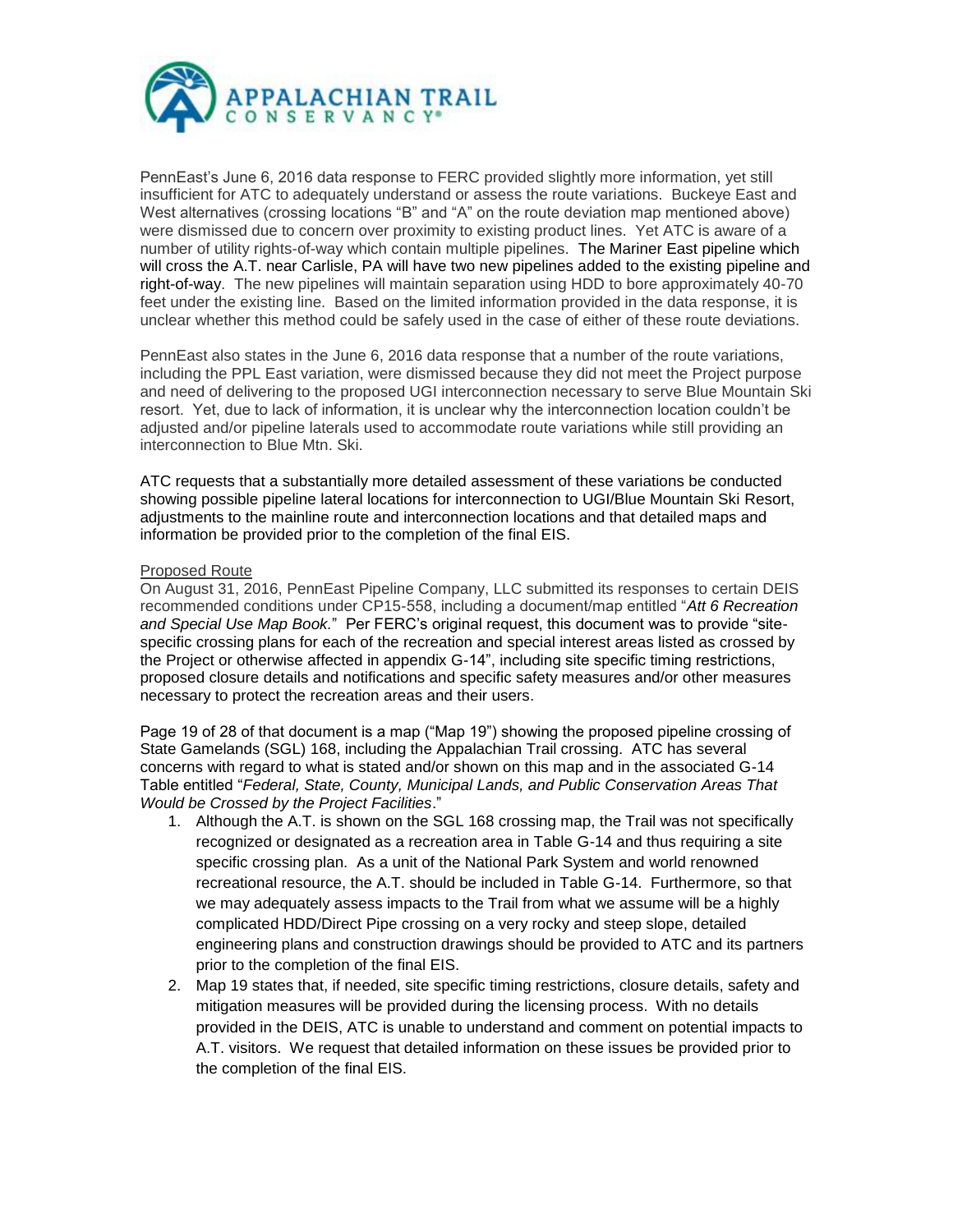

3. As formally outlined in the the *Agreement for the Appalachian National Scenic Trail in the Commonwealth of Pennsylvania*, the width of the protective buffer or "corridor" for the A.T. on State Gamelands is 400-foot-wide (200 ft. on either side of the A.T. footpath). It is agreed that this corridor is to be managed consistent with the purposes for which the land was acquired and to protect Trail values. Incompatible developments, including utilities, are to be avoided unless determined vital for public health, safety or welfare or necessary for PA Game Commission (PGC) management of the lands for their intended purpose.

On Map 19 (and in a number of places in the DEIS) it is stated that, "*Horizontal Directional Drill/Direct Pipe will be used to avoid impacts to the Appalachian Trail and the viewshed within the 400-foot-wide Appalachian National Scenic Trail Corridor."* Based on what we could ascertain from the limited detail provided in Map 19, ATC disagrees with this statement. Using the scale provided on the map, it appears that the distance of the HDD/Direct Pipe section under the A.T. does not span the entire 400-foot-wide Trail corridor and is instead less than 300' wide. Therefore, a portion of the corridor will be directly impacted by forest clearing for the permanent easement and temporary workspaces. ATC requests that detailed analysis be conducted, and drawings be provided, which show HDD/Direct Pipe crossing of the A.T. avoiding (at a minimum) the entire 400-foot-wide A.T. corridor and all adverse impacts to the Trail viewshed.

- 4. The pipeline is shown crossing the western edge of a rocky outcrop/boulder field immediately north of, and adjacent to, the A.T. footpath. This rocky outcrop is a recognized and prominent scenic vista along the Trail sometimes referred to as "Weathering Knob." According to Map 19, the permanent easement and possibly some of the temporary workspace (or forest clearing) will intersect the rocky outcrop/open area at this vista. ATC is concerned that the open cut portion of the proposed right-of-way will be within, and adversely impact, the viewshed of the Trail and Weathering Knob vista. ATC raised this as a concern during an August 27, 2015 site visit to the vista with PennEast representatives, PGC and the Appalachian Mountain Club. Yet we can find no evidence that a visual impact analysis was completed for this important resource. We request that a thorough assessment be conducted and incorporated into a supplemental EIS for review by ATC and the public prior to completion of the final EIS.
- 5. A portion of the additional temporary workspace as the pipeline exits SGL 168 onto Blue Mountain Ski property (near milepost 51) is shown to directly abut National Park Service tract 331-02. If the proposed route is approved, PennEast will need to ensure that the NPS property boundary and land is protected during construction.

## Cumulative Impacts

In Table 4.12-1, "*Past, Present, and Reasonably Foreseeable Future Projects Evaluated for Potential Cumulative Impacts with the PennEast Pipeline Project"* the DEIS fails to list a proposed major development at Blue Mountain Ski Resort as a project with potential cumulative impacts. This will be a major development with two new hotels, a water park and other facilities which are incompatible with, and directly adjacent to, the A.T. It is also directly tied to the PennEast project's purpose and need. Therefore, ATC believes it is critical to include this in the cumulative impact analysis.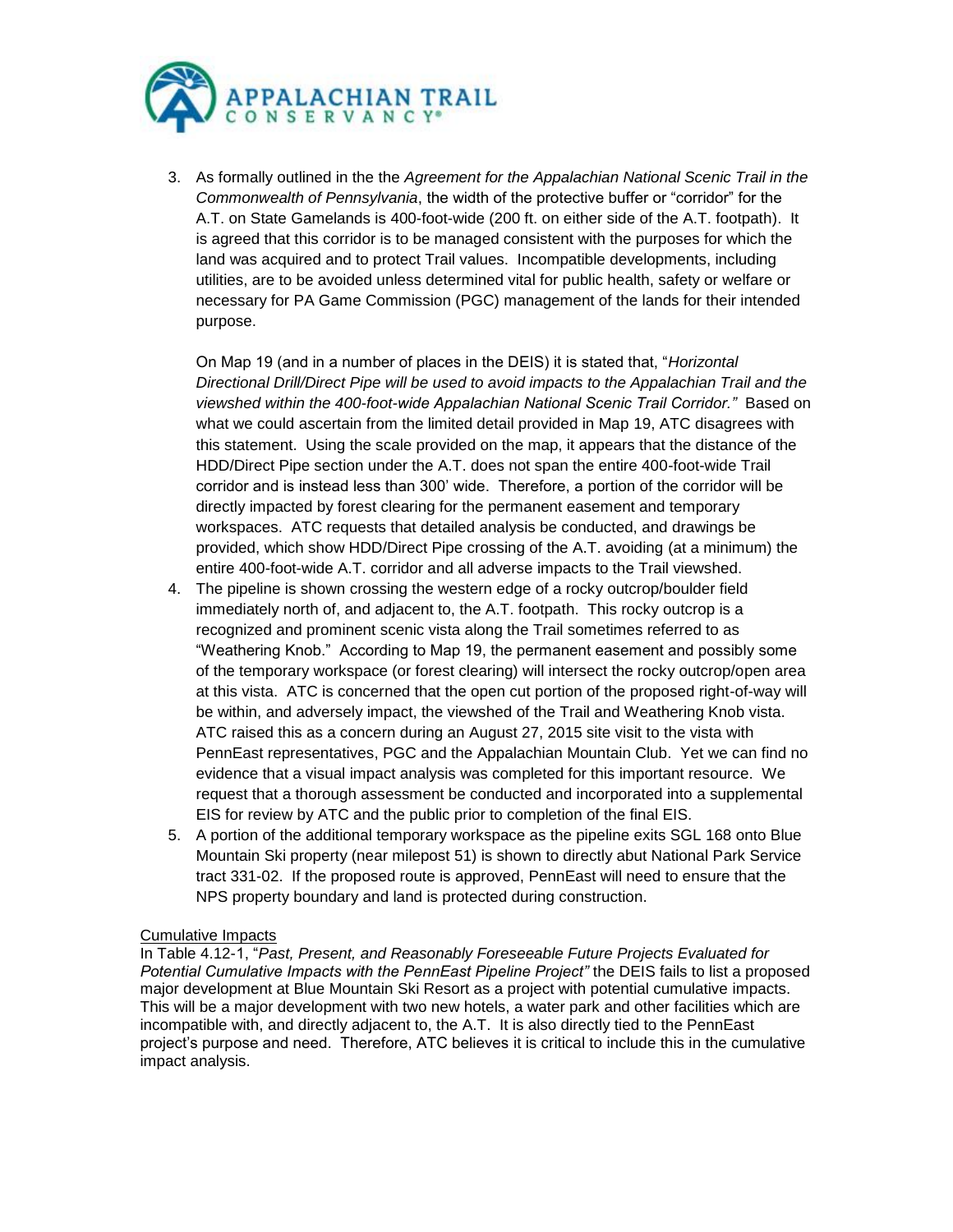

As FERC faces an unprecedented number of proposed natural gas pipeline and infrastructure projects that will affect the A.T. and the Appalachian region, the need for the agency to fulfill its obligation to consider the cumulative impacts of the multiple proposals is more acute than ever.

In conducting its NEPA review, the Commission must consider the cumulative effects of multiple actions (such as the permitting of multiple pipelines) in a given area. *See* 40 C.F.R. §§ 1508.7, 1508.25(a); *Delaware Riverkeeper Network v. FERC*, 753 F. 3d 1304 (D.C. Cir. 2014). This is not a situation where FERC is being asked to consider the mere possibility of some project that may be proposed or approved in the future. For the Commission to limit its review to the impacts of this particular project, without also considering the impacts of the multitude of temporally and geographically related proposed and recently approved projects, contravenes the underlying purpose of NEPA reviews and the CEQ implementing regulations.

Only a cumulative review can properly assess the impacts on significant resources of concern to the public and the A.T.C. For instance, if the public need for a particular proposed pipeline is analyzed in isolation, the demonstration of sufficient supply contracts for the product that pipeline will handle would likely suffice. Yet we know that if just some of the major pipelines that have been proposed for the Marcellus and Utica output are built, the region will face a situation of too much pipeline capacity. *See e.g.*, Kunkel and Sanzillo, Institute for Energy Economics and Financial Analysis, "Risks Associated With Natural Gas Pipeline Expansion in Appalachia" (April, 2016), available at [http://ieefa.org/wp-content/uploads/2016/05/Risks-Associated-With-Natural-](http://ieefa.org/wp-content/uploads/2016/05/Risks-Associated-With-Natural-Gas-Pipeline-Expansion-in-Appalachia-_April-2016.2.pdf)[Gas-Pipeline-Expansion-in-Appalachia-\\_April-2016.2.pdf.](http://ieefa.org/wp-content/uploads/2016/05/Risks-Associated-With-Natural-Gas-Pipeline-Expansion-in-Appalachia-_April-2016.2.pdf) This will result in more natural gas being extracted from these shale plays than otherwise would happen, and sunk costs being borne by the public to assure a return-on-investment to owners for pipelines that were not needed. These considerations can only be meaningfully analyzed with a cumulative review.

Relatedly, the Commission must consider both "direct effects" and "indirect effects" of its proposed action in permitting an intrastate pipeline project. 40 C.F.R. § 1508.8. Indirect effects that are reasonably foreseeable to the agency-actor must be considered even though they occur later in time or farther in distance, and such effects include ecological ones such as the climate impacts of potentially greater natural gas combustion for electricity generation. 40 C.F.R. § 1508.8(b). It is nearly impossible to assess such climate change impacts in a meaningful way if the Commission limits its consideration to a single pipeline, as conclusions as to whether the gas would be extracted and combusted anyway or as to the amount of renewable electricity generation that would be displaced would be exceedingly speculative if only a single pipeline is considered. The only meaningful way to assess many of the most pertinent indirect effects is to consider the cumulative impacts of the many pipeline projects currently proposed for the region.

FERC must consider the cumulative impacts of the currently proposed pipeline and infrastructure projects affecting the region and the Trail corridor, including the indirect effects of this Appalachian expansion. The best and most efficient way to consider such cumulative impacts is through a programmatic or regional review under NEPA.

## Cultural Resources

As stated in the DEIS, the A.T. is eligible for listing on the National Register of Historic Places. FERC is required to assess impacts to historic resources and identify other potential consulting parties per the requirements of Section 106 of the National Historic Preservation Act. In a letter to FERC dated August 25, 2015, ATC requested consulting party status under Section 106. To date we have not been contacted or consulted. It seems late in the FERC filing process for consultation not to have been initiated since findings of adverse effects to historic resources could